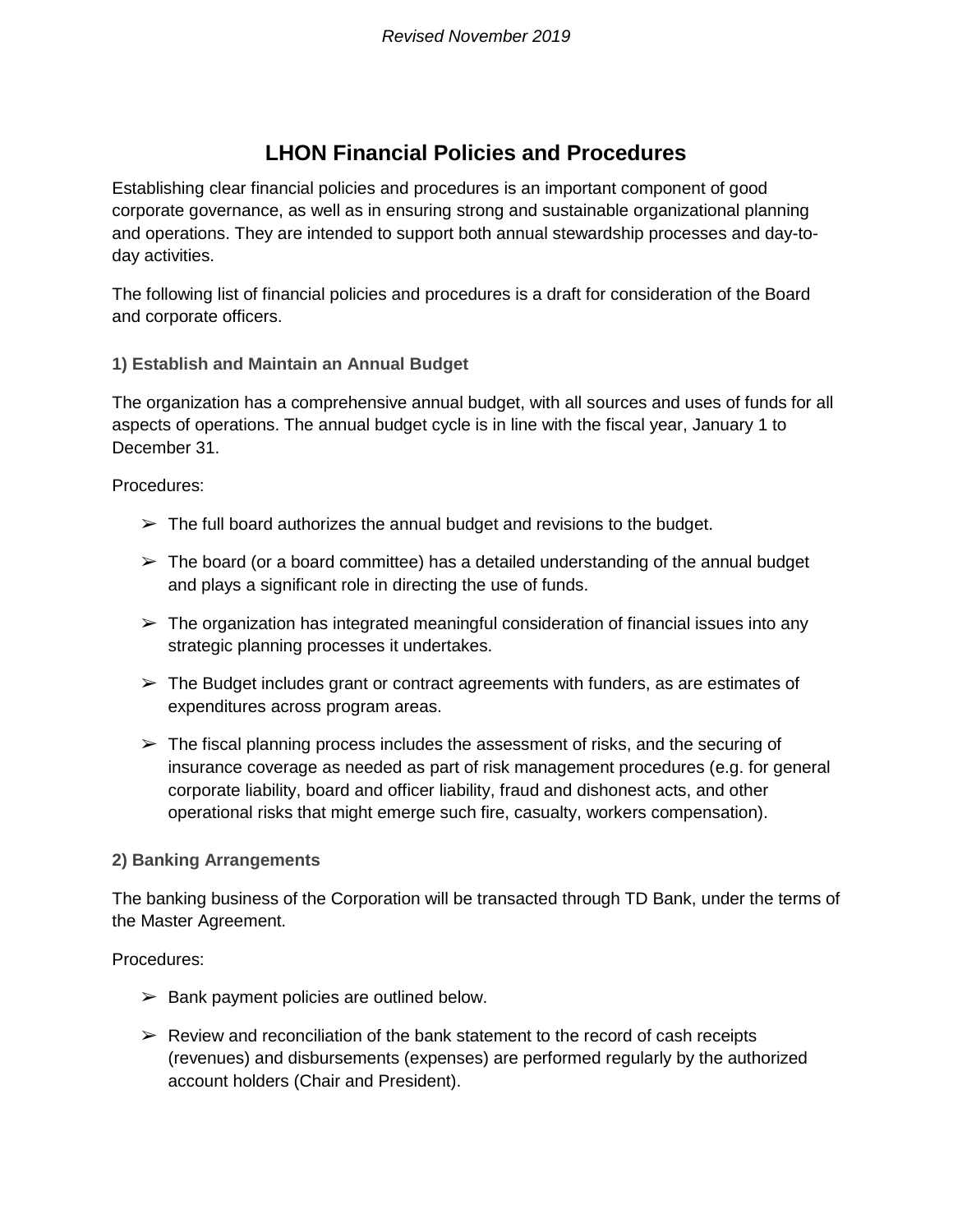## **3) Payment Policies**

Authorization for approving and making payments are as follows:

- $\triangleright$  All planned expenses or financial liabilities to be incurred over a \$100 threshold are approved by the Chair or President (e.g. purchases, financial commitments, securing credit).
- $\triangleright$  All payments are made by cheque or electronic money transfer (EMT) from LHON accounts, except for small purchases where directors, officers or staff may be reimbursed.
- $\triangleright$  Dual-signing authority for issuing cheques and executing EMT payments rests with Chair and President (per the Master Agreement with TD Bank).
- $\triangleright$  Procedures for payment review and approval are as follows:
	- ➢ Approval to *incur an expense* over \$100 is secured through the Chair or President
	- $\geq$  To *make a payment by cheque or EMT*, the vendor invoice is shared with the Chair or President to execute payment. If a payment is not made by cheque or EMT, receipts are submitted to the Chair or President for reimbursement.
	- ➢ The *invoice is tracked and the expense is later reconciled* against the budget and bank statements.
- $\triangleright$  Written policies and procedures are reviewed and revised regularly.

## 3) Fundraising Activities<sup>1</sup>

All fundraising and revenue generating activities should be understood and approved by the board, with planned and received revenues reconciled as part of financial management and budgeting processes.

Procedures:

- $\triangleright$  Organizational fundraising requirements or targets are established by the board based on planned operational costs and program / giving goals.
- $\triangleright$  Fundraising activities are approved and monitored by the board (e.g. small donor campaigns, large donor grants, crowdfunding, event sponsorship, in-kind contributions).
- $\triangleright$  Detailed records of donor/client contributions, grants and contracts receivable are maintained and reconciled to the budget and financial accounts.

 1 In the event that charitable status is secured, policies and procedures for charitable receipting for donors, tax implications, etc would be established.